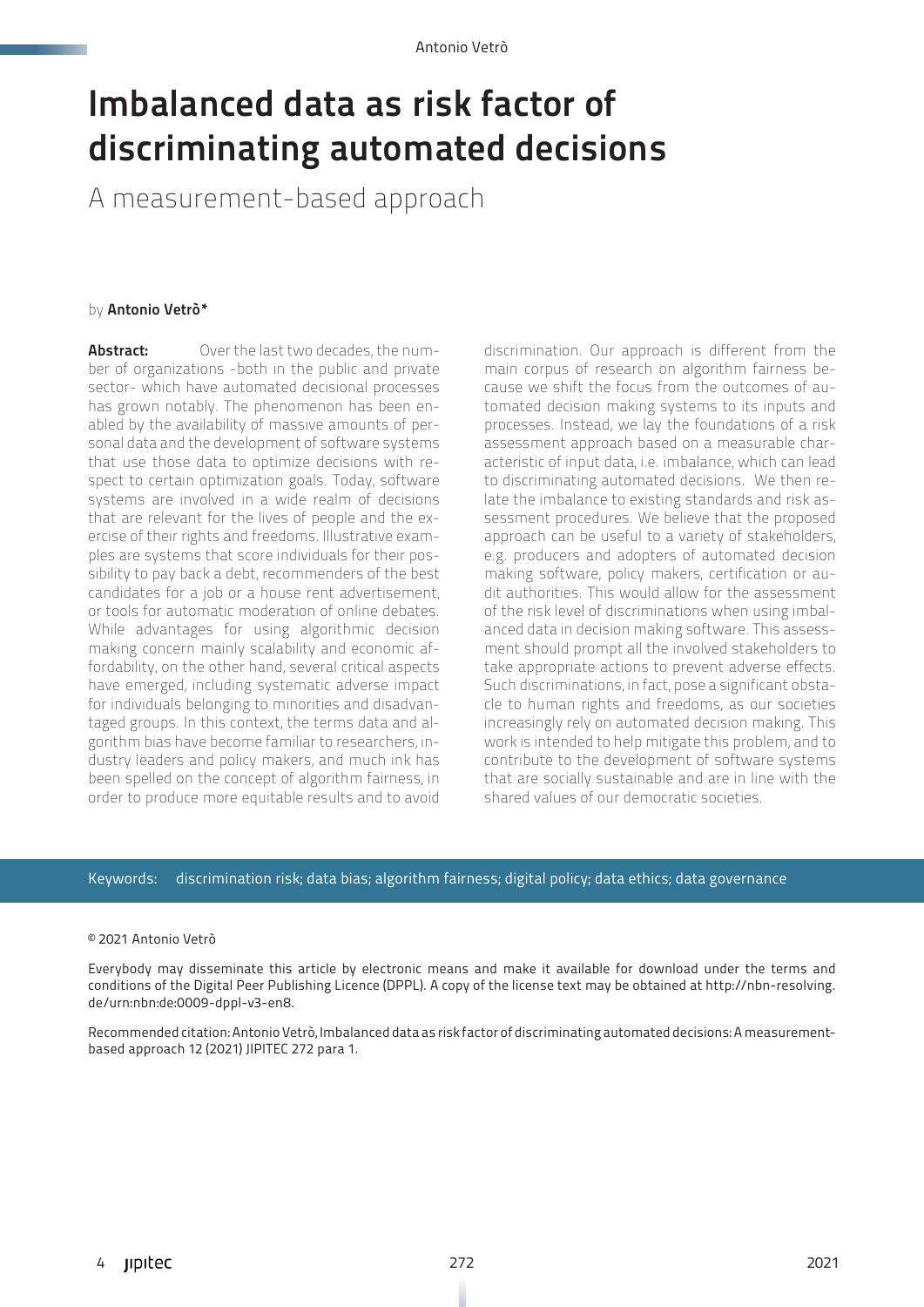# A. Background and Motivations

**1** A large number of decisional processes -both in the public and private sector- are based on software elaborated recommendations, or they are completely automated, and it is likely that the phenomenon will further increase in the future [1] [2] [3]. This phenomenon has been enabled by the large availability of data and of the technical means in order to analyze them for building the predictive, classification and ranking models that are at the core of automated decision making (ADM) systems<sup>1</sup>. The decisions delegated or supported by these systems range from predicting debt repayment capability [4] to identifying the best candidates for a job position [5], from detecting social welfare frauds [6] to suggesting which university to attend [7], to name a few. While advantages for using ADM systems are evident and they concern mainly scalability of the operations and consequential economic efficiency, on the other hand, several critical aspects have emerged, including for instance transparency and accountability [8]. Yet another major controversy concerns discriminatory behavior, in terms of "unjustified distinction of individuals based on their membership, or perceived membership, in a certain group or category" [9]. This issue emerged from a large amount of evidence both in scientific literature [10] and journalistic investigations [11], which showed how ADM systems may systematically discriminate the weakest segments of society and exacerbate existing inequalities. Such problem would often occur as a result of imbalanced input datasets [12], which is the focus of this paper. Data imbalance is an unequal distribution of data between classes [13], which occurs when the number of data points available is very different among different classes. Causes of imbalance can be errors or limitations of the data collection design and operation, alternatively no other reason than disparities in the current reality that the data itself reproduce. Imbalance is between-class when only two classes are taken into consideration and one class is overrepresented with respect to the other or multiclass when imbalances exist between multiple classes. In this paper, we focus on the more general case, i.e. multiclass imbalance.

- **2** Imbalanced data is known to be problematic in the machine learning domain since long [14], and is still relevant [15], especially because it can corrupt the performances of supervised learning algorithms in terms of heterogeneous accuracies across the classes of data. For example, consider an algorithm for predictive maintenance that labels a certain product component either as close to breakage or not close to breakage, and is trained with historical data from three different suppliers. A is a well-known company which sells several million pieces of that component per year. B is a company with a few thousand sales, and C is a company with less than a thousand sold components of that product. It is reasonable to expect that the algorithm trained with the historical data from the three companies could perform with higher prediction accuracy for components of supplier A and lower accuracy for products of suppliers B and C. In this fictitious example, imbalance in the input data could be the major cause for the disparate performance of the predictive algorithm, due to the fact that the model has been trained with significantly more data from Company  $A^2$ .
- **3** Now imagine a context where the objects of the prediction are not products but individuals, and an organization uses historical data on employees to predict which candidates' CVs most likely correspond to future successful software engineers. It comes as no surprise that the large majority of predicted candidates will be male, due to the disproportionate gender ratio in the sector. Indeed, this is not a fictitious example but rather a very blatant case of discrimination caused by data imbalance. Namely, the development of a software system by Amazon to evaluate the CVs of potential employees retrieved from the web [16]. The goal of the system was to find successful future employees, whereby the predictors were word patterns extracted from CVs of the past 10 years. According to the news agency report [16], the project started in 2014 and was stopped in 2017 because female profiles were systematically downgraded, regardless of a certain number of attempts to make technical adjustments. Here, the problem was that training data came mostly from men, since the majority of employees in the technology sector is male.
- **4** A similar unequal treatment due to gender imbalance in the input data has been found in a scientific

Antonio Vetrò is a Senior Research Fellow at Nexa Center for Internet & Society and Assistant Professor at the Department of Control and Computer Engineering of Politecnico di Torino, Italy. ORCID: 0000-0003-2027-3308.

<sup>1</sup> We follow the definition of Automated Decision Making provided by Algorithm Watch[1]: "Systems of automated decision-making (ADM) are always a combination of the following social and technological parts: i)a decision-making model ; ii) algorithms that make this model applicable in the form of software code ; iii) data sets that are entered into this software, be it for the purpose of training via Machine learning or for analysis by the software; iv) the whole of the political and economic ecosystems that ADM systems are embedded in (elements of these ecosystems include: the development of ADM systems by public authorities or commercial actors, the procurement of ADM systems, and their specific use)."

<sup>2</sup> Due to the large difference of available data from the three companies, concurrent causes as incomplete data or different defectiveness ratios might play a minor role in explaining the divergence of performance measures.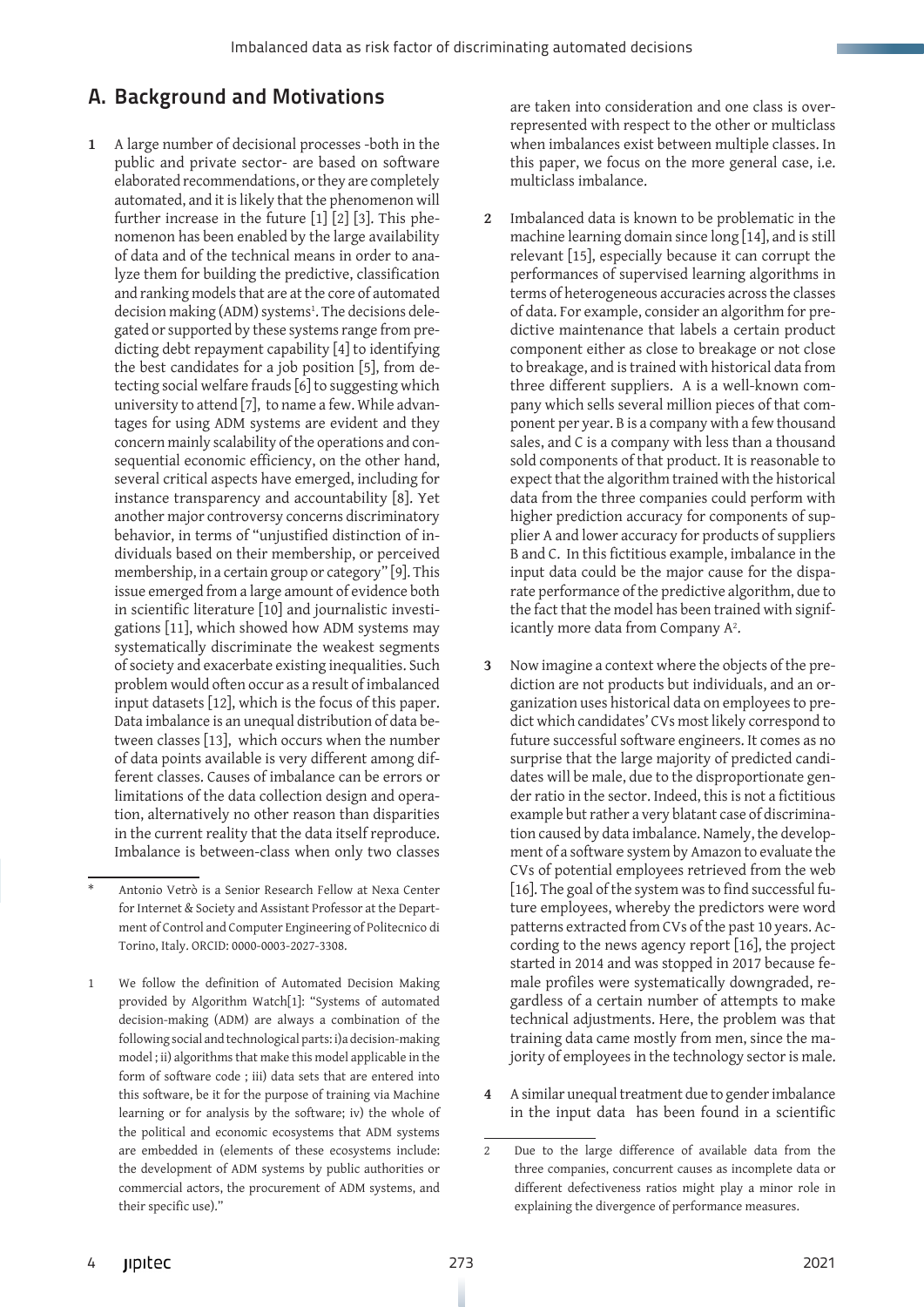experiment on the search engine Common Crawl [17]. The authors compared three techniques of machine learning for occupational classification with almost 400.000 collected biographies. In all cases, even without explicitly using gender indicators, the rate of correct classifications followed the existing gender imbalances of the occupational groups. In another study [18] it was reported that Facebook advertisements for employment opportunities were significantly skewed among ethnic and gender groups, leading to persistent discriminatory treatment and unequal job opportunities along the lifetime of the advertisements. This study was partially replicated by Algorithm Watch, with similar results [19]. For example, an advertisement for truck driver jobs was shown about ten times more to men than to women (4,864 times vs 386), which confirms that Facebook optimizes its target audience with past users' reactions to similar announcements, thus replicating imbalances in the data. The consequence of such a conservative mechanism is that people are deprived of opportunities based on gender, ethnic origin or other personal traits, in practice infringing Article 21 of the EU Charter of Human Rights [20]. In the United States (US), the discriminatory effect of the Facebook advertisement platform has been scrutinized by the Department of Housing and Urban Development. It sued Facebook in March 2019 for violating the Fair Housing Act, whereby the allegations were based on the evidence that housing advertisements were disproportionally targeted with respect to race, gender and other personal characteristics [21].

**5** Amplifications of input data imbalance in software outputs have also been reported in general purpose search engines. A study by Kay et al. [22] on Google search results showed that in the occupational groups typically dominated by men, women were significantly under-represented, in comparison to the real gender ratio retrieved from the official employment statistics. The authors showed that such disproportion influences the perceptions of actual gender relations in occupations, with possible amplification effects on inequalities in jobs. Discrimination issues in the Google search engine are not a novel fact, as demonstrated in an empirical study from 2013 [23], which showed that advertisements for commercial products of arrest records were displayed with relevant different rates for names usually referred to non-Caucasian people than for names usually referred to Caucasian people. The opacity of the search algorithm did not allow the authors to isolate and validate the causes. However, they had confidence in reporting that the past clicks behavior of Google search users (used by Google AdSense service) might have played a major role and propagated a societal bias in the search algorithm results.

- **6** The negative effects illustrated in these cases could become worse or even life-altering in fields like justice or medicine, where the combined use of ADMs and historical data is rapidly increasing. The most famous case in the justice field is the investigation on COMPAS (Correctional Offender Management Profiling for Alternative Sanctions), conducted by the non-profit organization Pro-Publica [24]. COMPAS is an algorithm used by judges to assess the probability of recidivism of defendants. The COMPAS algorithm was distorted in favor of white defendants, whereby those who were rearrested were nearly twice as likely to be misclassified as low risk than black defendants. Furthermore, the black defendants who did not get rearrested were nearly twice as likely to be misclassified as higher risk (false positive) than white defendants. The major cause was that the number of records in the dataset related to black defendants was much higher than the number of records of white defendants.
- **7** Regarding the medical field, a recent study [25] found evidence of ethnicity-based discrimination in a widely-used commercial system for deciding which patients should get into an intensive care program. Medical doctors applied risk scores generated by an algorithm trained on historical data about medical expenditure and the use of health services. In cases of an equivalent health status, white patients were significantly more likely than black patients to be assigned to the intensive care program. In fact, the risk score reflected more the expected cost of treatment than health conditions, with former being highly correlated to the economic wealth of the patients. In another empirical study in the medical field [26], the amount of data used for training classification algorithms in six different clinical disciplines showed that most of it came from only three geographic areas in the US, with no representation for the majority of states. Hence, automating a diagnosis on patients from states not included in the training data, would lead to wrong results and to missing health issues that are more common in the excluded geographic areas.
- **8** The cases summarized above, although exemplificative and not exhaustive, clearly show how imbalance in data can propagate and be reflected in the output ADM systems. When this occurs, it ceases to be a mere problem of data engineering and it becomes a socio-technical issue, particularly important when systems automate high stake decisions that can produce serious consequences for individuals. As our societies increasingly rely on ADMs, this phenomenon poses a significant challenge for the values on which our societies are based and for fundamental human rights and freedoms. The deployment of ADM systems embeds the risk to create an adverse impact for individuals belonging to minorities and marginalized groups, and to introduce or amplify distribu-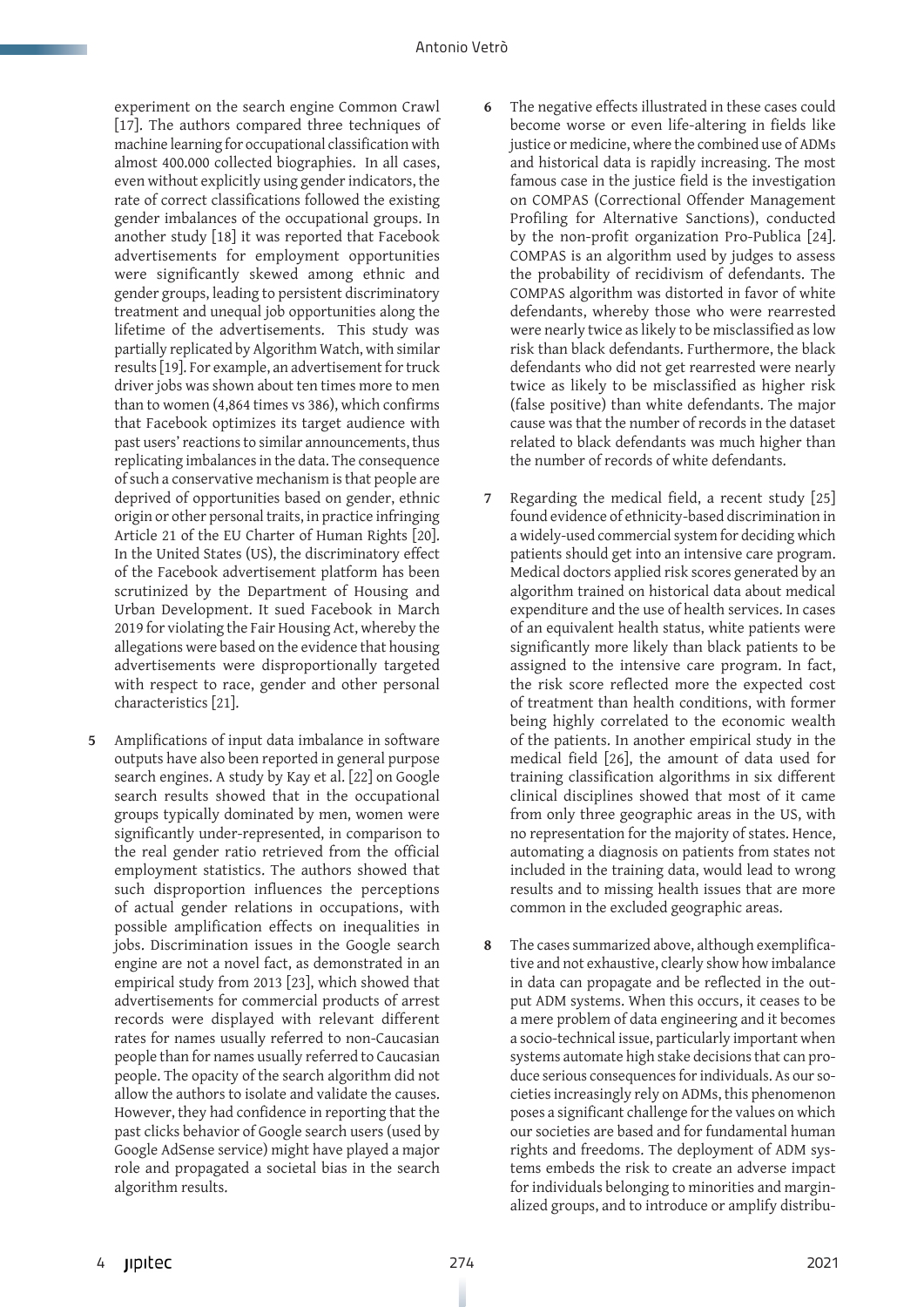tive injustice [27] [28]. In this paper we face this important issue by focusing on the specific problem of data imbalance. We propose a measurement-based risk assessment approach, by measuring imbalance in input data, whereby we highlight the potential risk of discriminating automated decisions. We describe the theoretical foundations of the risk assessment approach, which resides in existing standards on software system quality and risk assessment. We identify three measures of imbalance and we apply them with an illustrative example.

- The measures can be applied both before the deployment (i.e., during development) and after the deployment of ADM systems: for this reason, we believe that the proposed approach can be useful to a variety of stakeholders for assessing the risk of discriminations, including the creators or commissioners of the system, researchers, policymakers, regulators, certification or audit authorities. Assessments should prompt taking appropriate action to prevent adverse effects.
- **10** The paper is organized as follows: in Section B we lay the theoretical foundations of our proposal, followed in Section C by the explanation of three imbalance measures and an example of their application. In Section D we explain how this research contributes to the literature of algorithm bias and fairness, while in Section E we briefly report on the relations to the most recent policy efforts in Europe for regulating ADM systems. We conclude in Section F with a discussion of the limitations and share our roadmap for future work.

# B. Data imbalance as risk factor of discriminations by automated decision making systems

- **11** The ADM systems described in the previous section systematically discriminate against certain groups of individuals because of imbalances in the input data. For this reason, we consider data imbalance as a risk factor and we propose measures to address it. This proposal has its foundations in software quality and risk management standards.
- **12** The cornerstone of the conceptual model is the series of standards ISO/IEC 25000:2014 Software Engineering — Software Product Quality Requirements and Evaluation (SQuaRE) [29]. SQuaRE includes quality modeling and measurements of software products,<sup>3</sup>

data and software services. According to the philosophy and organization of this family of standards, quality is categorized into one or more quantifiable characteristics and sub-characteristics. For example, the standard ISO/IEC 25010:2011 formalizes the product quality model as composed of eight characteristics, which are further subdivided into subcharacteristics. Each (sub) characteristic relates to static properties of software and dynamic properties of the computer system4 . An example of product quality characteristics is reliability, and one of its sub-characteristics is maturity<sup>5</sup>. Characteristics and sub-characteristics can be quantified by measurable properties of the software. For example, "failure" is a dynamic property of the software, and the number of failures is a quality measure element, which is used to measure maturity in terms of mean time between failures§. Reliability is quantified through the measures of its sub-characteristics.

- **13** Similar to product quality, data quality in ISO/IEC 25012:2008 is categorized into 15 characteristics, such as completeness, efficiency, recoverability. Each of these characteristics is quantifiable through measures of quality-related properties, defined in ISO/IEC 25024:2015. The characteristics can belong either to the "Inherent" point of view if dependent only on the data themselves, such as completeness. Alternatively, they can belong to the "System-dependent" point of view, such as recoverability. They can also belong to both, such as efficiency. Data imbalance is not a characteristic of data quality in ISO/ IEC 25012:2008, however the SQuaRE standards have a structure which fits our purpose, and it defines a principle that is relevant in our context, which is the propagation principle. This principle entails that the quality of the software product, service and data would affect the quality in use and would thus have consequences for the users of a software system<sup>7</sup>.
- 4 A system is the "combination of interacting elements organized to achieve one or more stated purposes" (ISO/IEC 15288:2008), for example the aircraft system. It follows that a *computer system* is "a system containing one or more components and elements such as computers (hardware), associated software, and data", for example a conference registration system. An ADM system that determines eligibility for economic aid for paying drinking water bills is a software system.
- 5 Reliability is defined in ISO/IEC 25010:2011 as the degree to which a system, product or component performs specified functions under specified conditions for a specified period of time"; Maturity is defined in ISO/IEC 25010:2011 as "degree to which a system, product or component meets needs for reliability under normal operation".
- 6 Number of failures/average min-max duration.
- 7 In practice evaluating and improving product/service/

<sup>3</sup> A software product is a "set of computer programs, procedures, and possibly associated documentation and data" as defined in ISO/IEC 12207:1998. In SQuaRE standards, software quality stands for software product quality.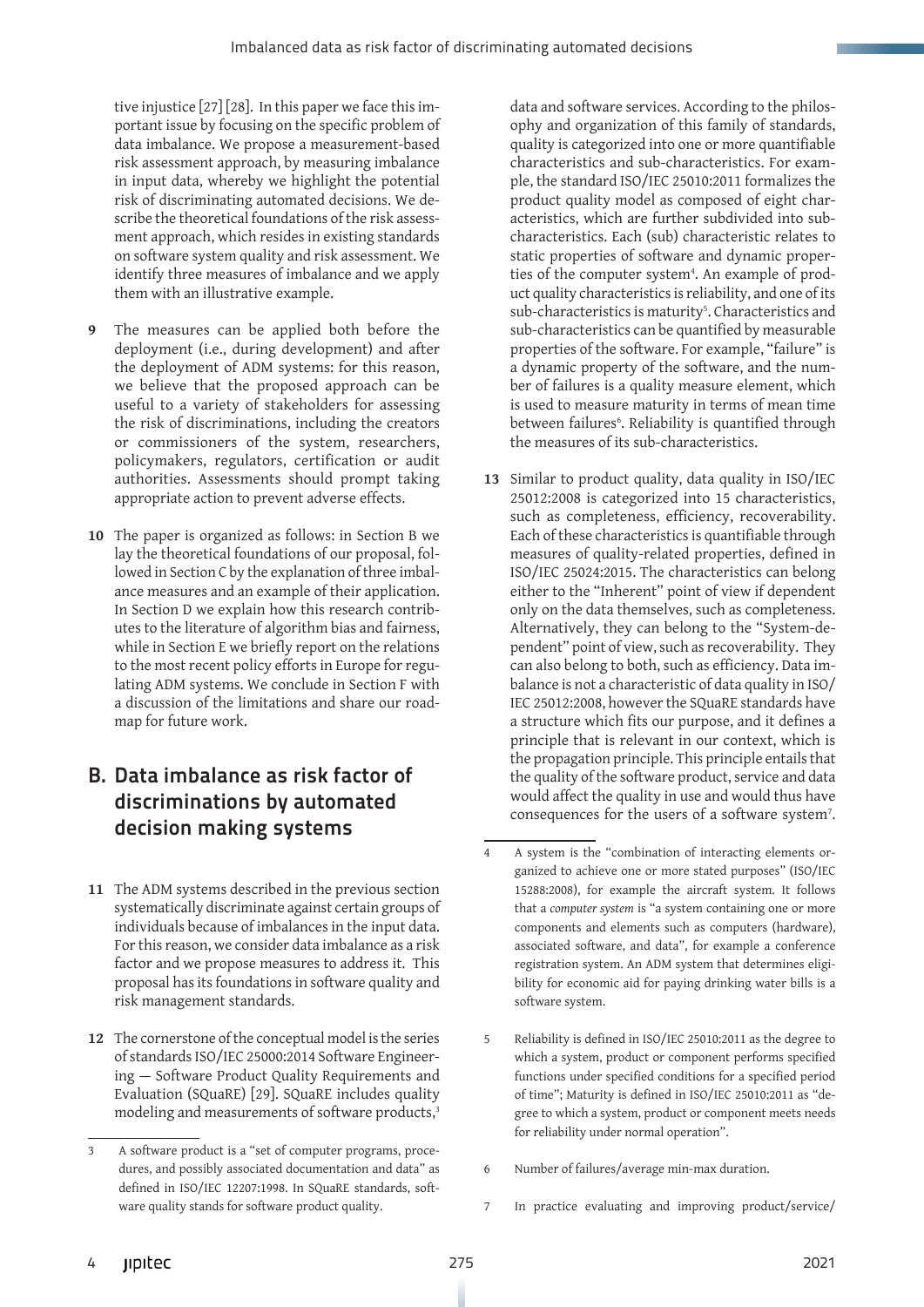Figure 1 represents how this chain of effects is formalized in SQuaRE. In the realm of data quality, a simplification of this concept is the GIGO principle, which is the "garbage in, garbage out" principle. In other words, data that is outdated, inaccurate and incomplete make the output of the software unreliable.

- **14** We apply this principle to data imbalance because it can cause biased software outputs that negatively affect the final users, in the same way bad data quality affects the quality in use and thus has an impact on the final users. In fact, imbalanced datasets may lead to imbalanced results, which in the context of ADM means differentiation of products, information and services based on personal characteristics. In specific applications such as wages, insurance, education, working positions, tariffs, etc. such differentiations can lead to unjustified unequal treatment or discrimination. For this reason data imbalance shall be considered as a risk factor in all those ADM systems that rely on historical data and operate in relevant aspects of the lives of individuals.
- **15** The second conceptual pillar of the proposal is the ISO 31000:2018 standard [31] which identifies guiding principles for risk management. The proposal consists of a framework for integrating risk management into organizational contexts, and a process for managing risks at "strategic, operational, program or project levels". In the context of this discussion, data imbalance shall be explicitly taken into account within the risk management process, which we reproduce from the standard in Figure 2. Risk assessment is therefore at the center of our proposal. The process consists of risk identification, analysis and evaluation. Here, we briefly describe them and specify the relation with our approach.
	- Risk identification refers to finding, recognizing and describing risks within a certain context and scope, and with respect to specific criteria defined prior to risk assessment. In our case, it is the risk associated with discriminating individ-

data quality is one mean of improving the system quality in use. It shall be clarified that in this text we refer only to the effects related to quality characteristics of the SQuaRE standards. However, the same principle can be applied to other aspects of software development that are treated in other standards, for instance the improvement of any of the lifecycle processes defined in ISO/IEC 12207:2008 and ISO/IEC 15288:2015 will determine an improvement of product quality, which in turn contributes to improving system quality in use and has a positive effect on final users (users can be direct and indirect). Although this aspect is out of our scope here, it could be relevant for techniques/ procedures applied in software development processes to identify negative societal effects of software since its early development phase (for instance, in requirements definition [30]).

uals or groups of individuals by operating ADM systems in contexts in which the impact on the lives of people would be relevant. Section A contains examples of these situations.

- Risk analysis aims to understand the characteristics of the risk and, when possible, its levels. This is the phase where measures of data imbalance are used as indicators for the risks of discrimination, due to the bias propagation effect previously described. In Section C we will introduce three measures and we will show them in action on a real dataset.
- Risk evaluation, as the last step, is a process in which the results of the analysis are taken into consideration in order to decide whether additional action is required. If affirmative, this process would then outline available risk treatment options and the need for conducting additional analyses. In addition, the process would define other types of required actions and the actors who would undertake those actions. In our case, the indicators of data imbalance should be analyzed in the context of the specific prediction/ classification algorithms used, the social context, the legal requirements of the domain, etc.<sup>8</sup>
- **16** Figure 3 summarizes the approach and the connections with the international ISO/IEC standards used as reference frameworks. In the upper layer, we represent the elements of the SQuaRE series (2500n) which are most relevant for our scope. In the bottom layer, we report the main elements of the risk management process of ISO 31000. The constitutive elements of our approach - in the middle of Figure 3- are mapped to the concepts of SQuaRE and the phases of ISO 31000:
	- the ADM systems constitute the context of use in terms of SQuaRE terminology, and they are specified in the context definition phase of the ISO 31000;
	- the discrimination operated by ADM systems is the specific object of the risk identification process in ISO 31000 (given the context), and it decreases the quality in use of the software;
	- data imbalance extends the SQuaRE data quality model because it is an inherent data characteristic: as such, i) it preserves the propagation principle and ii) it is measurable; the identified measures can be used as risk indicators in the risk analysis phase;

<sup>8</sup> This part is not in the scope of this paper; however, we will provide some details for future work needed in this direction in Section F.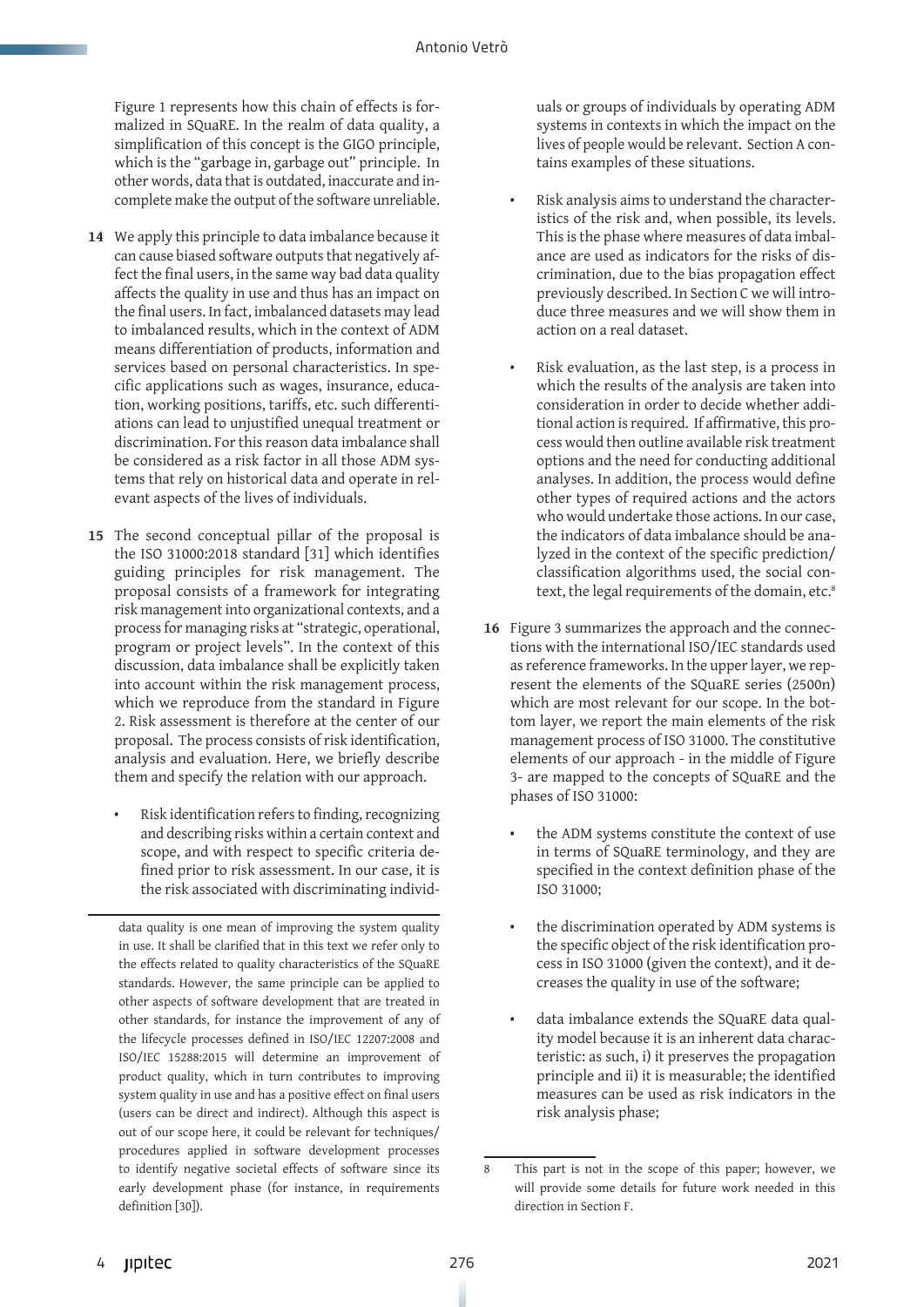• the criteria for activating mitigation actions (e.g., thresholds for the indexes) and the mitigation actions are mapped respectively to the risk evaluation and risk treatment phases.



*Figure 1. Quality effects in SQuaRE*



*Figure 2. Risk management process in ISO 31000:2018*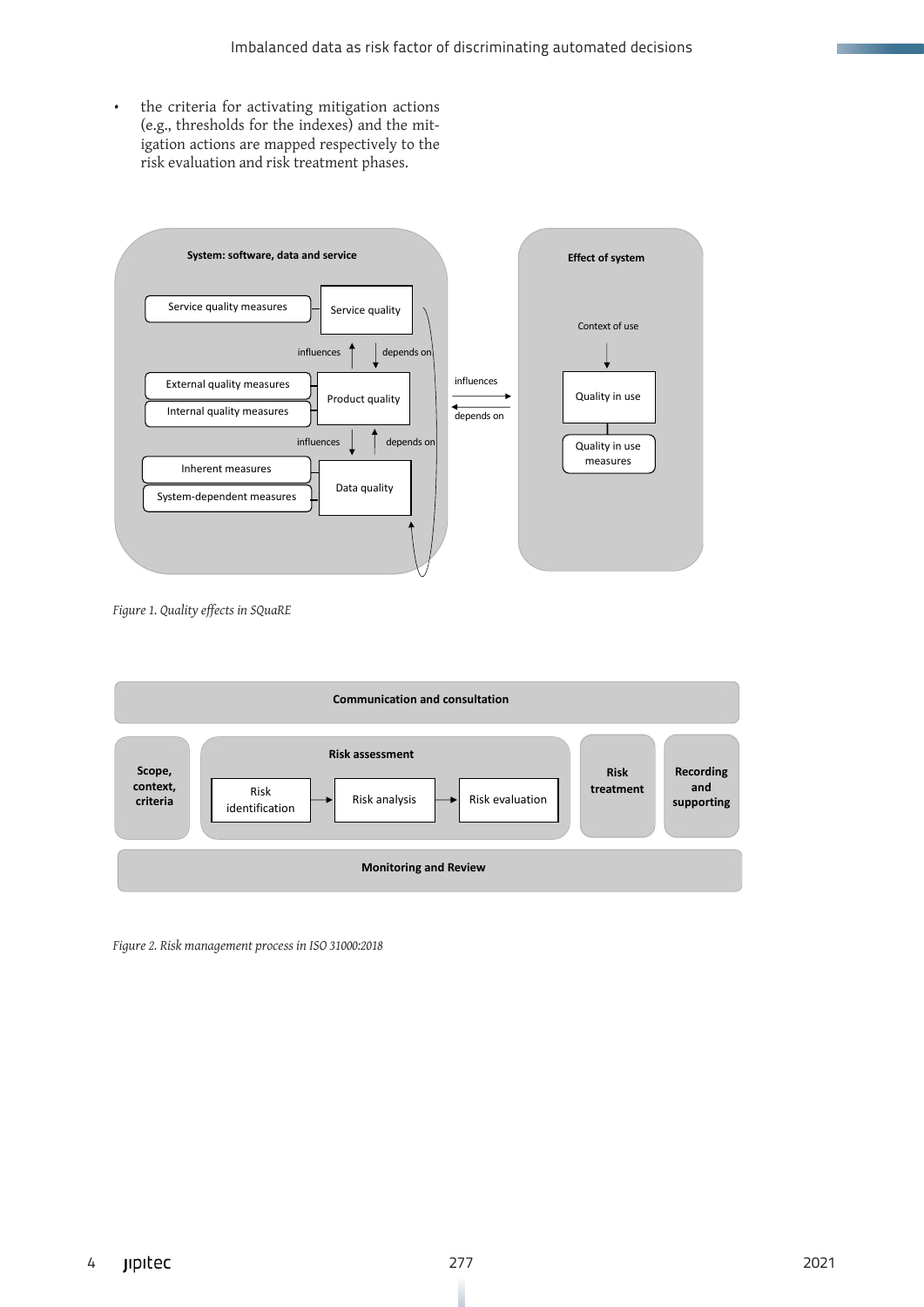### Antonio Vetrò



*Figure 3. Approach proposed in relation to ISO standards of reference*

# C. Measures of imbalance for categorical data

- **17** According to our line of reasoning, imbalance in input data can propagate downstream to software output. As a consequence, measures of imbalance are interpreted as risk indicators.
- **18** Since imbalance is defined as an unequal distribution between classes [13], we focus on categorical data. In fact, most of the sensitive attributes are considered categorical data, such as gender, home town, marital status, and job. Alternatively, if they are numeric, they are either discrete and within a short range, such as family size, or they are continuous but often re-conducted to distinct categories, such as information on "age" which is often discretized into ranges such as "< 25", "25-40", "41-60". We identified three measures from the literature of social and natural sciences, where imbalance is known in terms of (lack of) heterogeneity and diversity: the identified measures are the Gini, Shannon and Simpson indexes. We provide details in Table 1, whereby we specify their formula and normalized versions, i.e. in the range 0-1, respectively in the second and third columns. In the fourth column, we provide notes for value interpretations.
- **19** We briefly comment on the measures here:
	- Gini index measures how many different types are represented in a dataset. It has been conceived as a measure of heterogeneity, whereby it is used for different purposes in several disciplines, for example, to measure political polar

ization, market share in competition, ecological diversity, and racial discrimination. It increases if probabilities/frequencies become as equal as possible e.g. when different attributes would have similar representations.

- Shannon index has been proposed as a measure of diversity, and it provides information about community composition, taking the relative abundances of different classes into account. It is a concept widely employed in biology, phylogenetics, and ecology.
- Simpson index is another measure of diversity in ecology, which measures the probability that two individuals randomly selected from a sample belong to the same species or the same class/category. It has been used in ecology for measuring the diversity of living beings in a given place, as well as in social and economic sciences for measuring wealth, uniformity, and equity.
- **20** In order to show the three measures at work, we make an example with the widely used data from COMPAS as they are provided by the US based non-profit organization ProPublica [32]. The data contain variables used by the COMPAS algorithm in scoring criminal defendants in Broward County (Florida), along with their outcomes within two years of the decision. The original dataset includes 28 variables, eight of which are considered as protected attributes<sup>9</sup>, such as last name, race, or marital status.

<sup>9</sup> Protected attributes are qualities, traits or characteristics of individuals that, by law, cannot be discriminated against.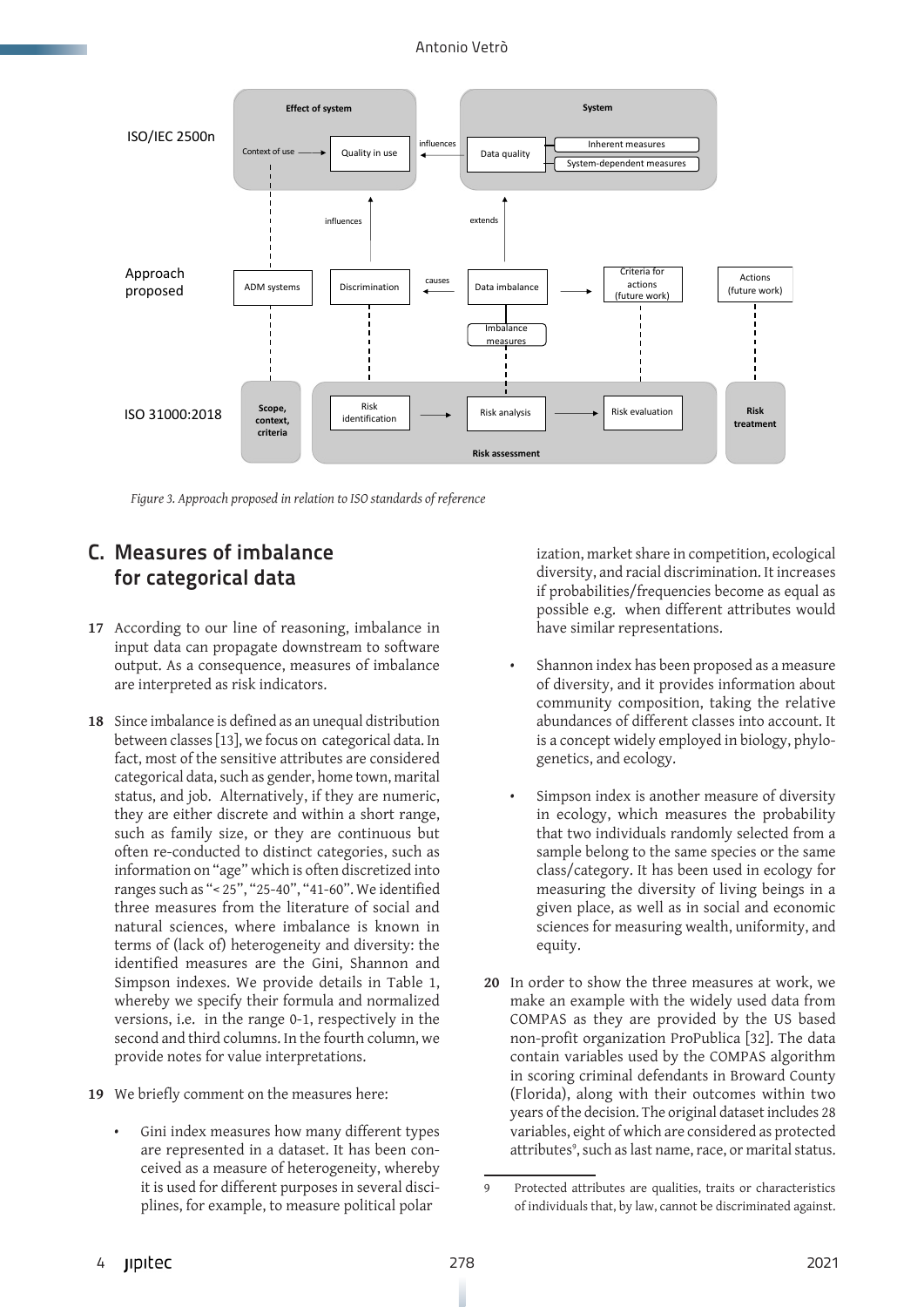*Table 1 Indexes of imbalance.* 

| Index   | Formula                              | Normalized formula                                                                    | <b>Notes</b>                                                                                                                                                                                                                                                                            |
|---------|--------------------------------------|---------------------------------------------------------------------------------------|-----------------------------------------------------------------------------------------------------------------------------------------------------------------------------------------------------------------------------------------------------------------------------------------|
| Gini    | $G = 1 - \sum_{i=1}^{n} f_i^2$       | $G_n = \frac{m}{m-1} \cdot \left(1 - \sum_{i=1}^{m} f_i^2\right)$                     | m is the number of classes<br>f is the relative frequency of each class                                                                                                                                                                                                                 |
|         |                                      |                                                                                       | $f_i = \frac{n_i}{\sum_{i=1}^m n_i} f_i = \frac{n_i}{\sum_{i=1}^m n_i}$<br>$n =$ absolute frequency                                                                                                                                                                                     |
|         |                                      |                                                                                       | The higher G and $G_n$ , the higher is the<br>heterogeneity: it means that categories<br>have similar frequencies<br>The lower the index, the lower is the<br>heterogeneity: a few classes account for<br>majority of instances                                                         |
| Shannon |                                      | $S = -\sum_{i=1}^{m} f_i \ln f_i$ $S_n = -\frac{1}{\ln m} \sum_{i=1}^{m} f_i \ln f_i$ | For $m, f, f$ and $n_i$ check Gini<br>Higher values of S and $S_n$ indicate higher<br>diversity in terms of similar abundances in<br>classes<br>The lower the index, the lower is the<br>diversity, because a few classes account for<br>most of the data                               |
| Simpson | $D = \frac{1}{\sum_{i=1}^{m} f_i^2}$ | $D_n = \frac{1}{m-1} \left( \frac{1}{\sum_{i=1}^m f_i^2} - 1 \right)$                 | For <i>m</i> , $f, f$ and $n$ check Gini<br>Higher values of $D$ and $D_n$ indicate higher<br>diversity in terms of probability of<br>belonging to different classes<br>The lower the index, the lower is the<br>diversity, because frequencies<br>are<br>concentrated in a few classes |

•

The identification of protected attributes can be related to the characteristics listed in Article 21 - Non- discrimination of the EU Charter of Human Rights [20].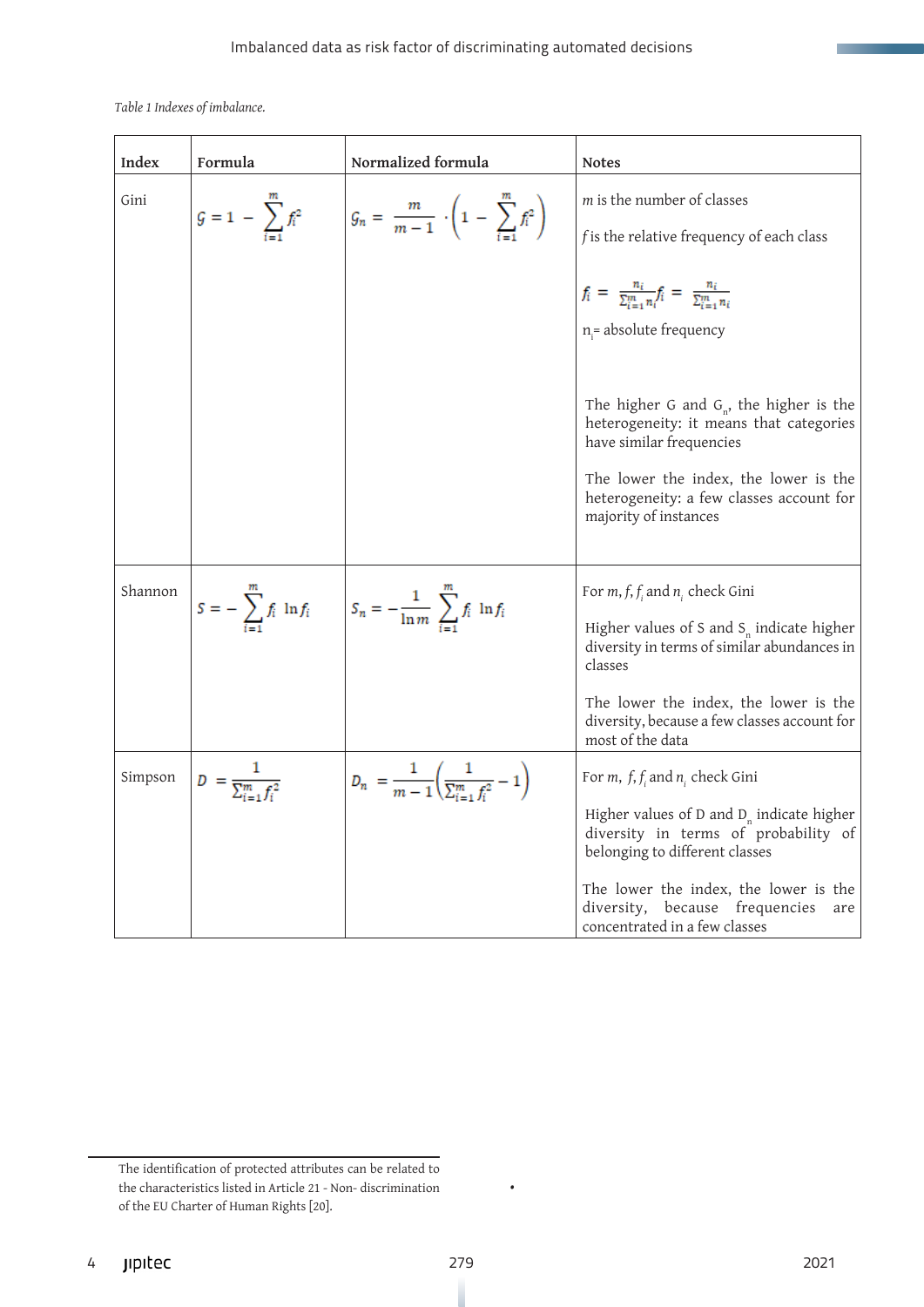We chose the COMPAS dataset because it is probably the most known source in the scientific communities that study bias and fairness of algorithms. As we summarized previously, Pro Publica showed that the COMPAS algorithm classified black people with a much higher risk of recidivism than white people. Here, the probability of being predicted high risk was 47% for black people and 24% for white people, and a similar difference was observed in the false positives rate, i.e. 31% black people vs 14% white people. This occurred mainly because input data is highly imbalanced. In other words, not only black defendants in the dataset are many more than white defendants, with a 51% vs 34% ratio, but the ratio of black recidivist in the whole dataset was double the ratio of white recidivist with 27% against 13%. Similar, although less striking, considerations can be made for the gender attributes whereby women labeled high-risk got a much lower risk of recidivating than men classified as high-risk. The age attribute, on the other hand, was the stronger predictor of high score for violent recidivism (details are available in [32]).

- **21** Taking into considerations these problematic aspects, we make the following computations:
	- We summarize the frequencies of ethnicity, gender, and age categories in Table 2 , both in terms of the overall percentage and as to the ratio of recidivists;
	- We compute the imbalance measures on ethnicity and gender categories, both in the whole dataset and on recidivists only, and we report results in Table 3, embedding histograms.
- **22** We first look at the measurements in the whole dataset. There, all indexes are able to detect the imbalance in the three classes. However, each index has a different sensibility.
	- Simpson values are much lower than Gini and Shannon and they point to ethnicity as the most imbalanced data, followed by sex and age categories. This index is more sensitive to the number of possible instances, i.e. six for ethnicity, two for gender and three for the age category;
	- Shannon provides the same order of risk provided by Simpson, however, with higher values and shorter distances between rank positions, namely 0.08 between 1st-2nd and 0.19 between 2<sup>nd</sup>-3<sup>rd</sup> positions vs respectively 0.14 and 0.24 in Simpson, which results in more distinct values;
	- Gini is different because it highlights a higher risk for the sex column, thus reflecting its

strongest influence as a predictor, followed by ethnicity and age categories.

- **23** Looking at the column "percentage recidivists" in Table 2, we observe that measures are lower than the previous column, reflecting an even higher imbalance in the values of the three classes:
	- Simpson preserves the previous rank, but the distance between ethnicity and sex is closer, while the age category has only a slight decrease;
	- Shannon keeps being very similar to Simpson, however with higher values;
	- Gini also preserves its rank of values, but the difference between the first and second positions is larger now.
- **24** The question is which index to use. Given that in COMPAS the most severe problem occurred with ethnicity, the answer for this specific dataset would be the Simpson index, due to the fact that it identifies the highest imbalance in a more distinct way. However, this is a consideration made *a posteriori*, on a well-known case with a well-established problem. In view of the future real cases, especially in the design and production phase of an ADM system where there is no information on how the system behaves in operation, a certain number of further considerations should be made, with the most relevant being how to handle a divergence of index values, how to choose meaningful severity thresholds for each index, and which actions to take after the risk is recognized as a relevant concern. To resolve these issues and to make the measures trustable as risk indicators, their reliability shall be extensively investigated, taking also into consideration different types of data and classification/prediction algorithms, the application domain and the groups of stakeholders who are potentially impacted. We will make a further mention to this future work in the last section of the manuscript.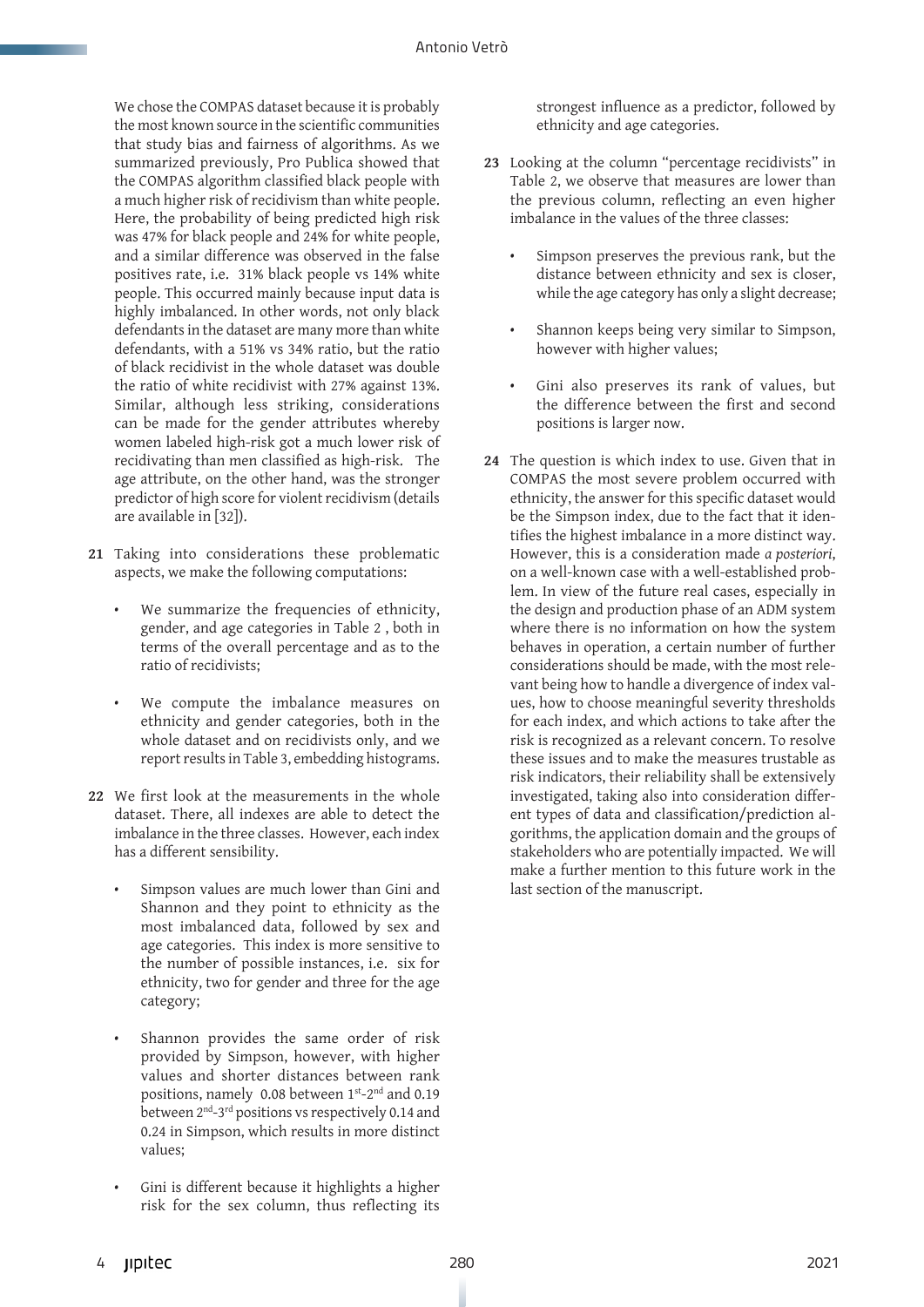### Imbalanced data as risk factor of discriminating automated decisions

| <b>ATTRIBUTE</b>    | <b>ATTRIBUTE VALUE</b> | <b>OVERALL</b><br><b>PERCENTAGE</b> | PERCENTAGE RECIDIVISTS |
|---------------------|------------------------|-------------------------------------|------------------------|
|                     | African-American       | 51.4%                               | 26.9%                  |
|                     | Caucasian              | 34.1%                               | 13.3%                  |
|                     | Hispanic               | 8.2%                                | 3.1%                   |
| <b>ETHNICITY</b>    | Asian                  | 0.5%                                | 0.1%                   |
|                     | Native American        | 0.2%                                | 0.1%                   |
|                     | <b>Other</b>           | 5.6%                                | 2.0%                   |
|                     | Male                   | 81.0%                               | 38.8%                  |
| <b>SEX</b>          | Female                 | 19.0%                               | 6.7%                   |
|                     |                        |                                     |                        |
|                     | Less than 25           | 21.8%                               | 12.2%                  |
| <b>AGE CATEGORY</b> | Between 25 and 45      | 57.2%                               | 26.6%                  |
|                     | Greater than 45        | 20.9%                               | 6.7%                   |

### *Table 2 Frequency of occurrences for attributes in ethnicity, sex, age categories in COMPAS*

**The Marian College**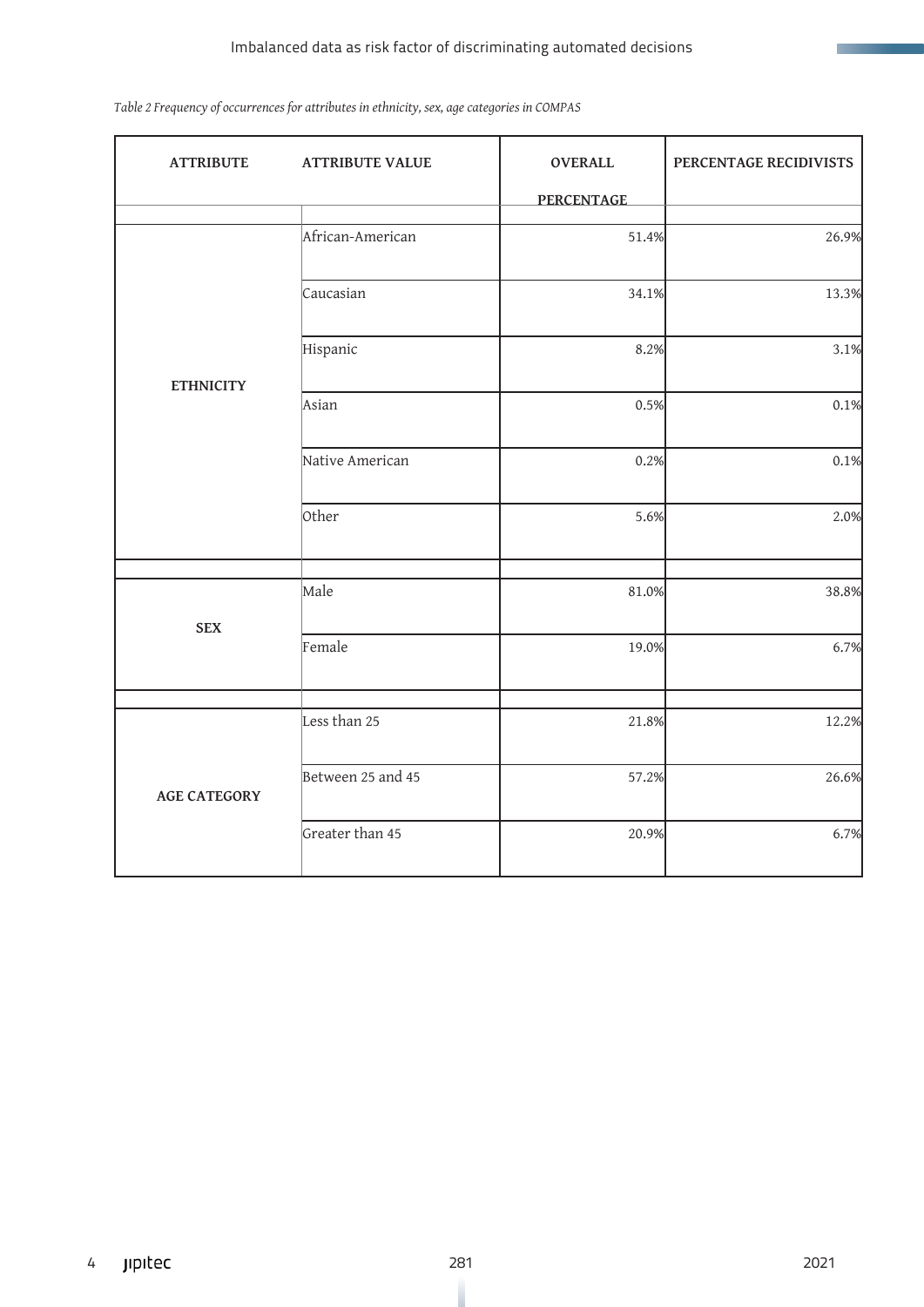

### *Table 3 Application of the indexes to COMPAS database*

## D. Relations to research in algorithmic bias and fairness

**25** In recent years, much ink has been spilled on bias and fairness in algorithms. An impressive amount of scientific research has been carried out, especially in the machine learning communities, in order to elaborate strategies that would lead to more equitable results of ADM systems. Efforts mainly focus on techniques to detect systematic discriminations and mitigating them according to different definitions of fairness. Excellent references for getting an overall picture are the survey on bias and fairness in machine learning by Mehrabi et al. [33] , the comprehensive, and still ongoing, work on fairness in machine learning by Barocas et al. [34] and the review of discrimination measures for algorithm decision making by Žliobaitė [35]. A common limitation of these approaches is that mathematical formalizations of fairness cannot be simultaneously satisfied [36][37]. In other words, no universally accepted notion of fairness exists, since defining "fair impact" implicitly embodies political, economic or cultural visions [38]. The ACM Conference on Fairness, Accountability, and Transparency (ACM FAccT<sup>10</sup>) has recognized this issue and has been designed and promoted not only for computer scientists working in

the area, but also for scholars and practitioners from "law, social sciences and humanities to investigate and tackle issues in this emerging area". Our approach can be located in this space of inter-disciplinary discussion. It contributes to the main corpus of researches on algorithmic bias and fairness by moving the focus from the outcomes of ADM systems to their inputs, and by making a first step to fill a well-recognized existing gap in the literature, as reported in recent studies, such as in [39] ("There is a need to consider social-minded measures along the whole data pipeline") and in [40] ("returning to the idea of unfairness suggests several new areas of inquiry […] a shift in focus from outcomes to inputs and processes").

**26** In addition, we aim at reaching a higher generalizability of what we currently observe in the field of research. Namely, i) our approach can be applied to any ADM system which is data-based, and not only in machine learning; ii) we build our theoretical framework upon a series of international standards, which incorporate *by design* a multi-stakeholder perspective; iii) we look at data imbalance as risk factor and not as a technical fix, despite the fact that there are well-established techniques for reducing data imbalance in the field of data engineering, especially for machine learning, where the problem has been spotted since the beginning of the 2000's [13]). In this context, we think it is preferable to keep the ultimate responsibility in the realm of human agency. We believe that a risk approach is more suitable for the scope, as it creates space for active human considerations and interventions, rather than delegating the mitigation of the problem to yet another algorithm.

<sup>10</sup> See <<https://facctconference.org/>>.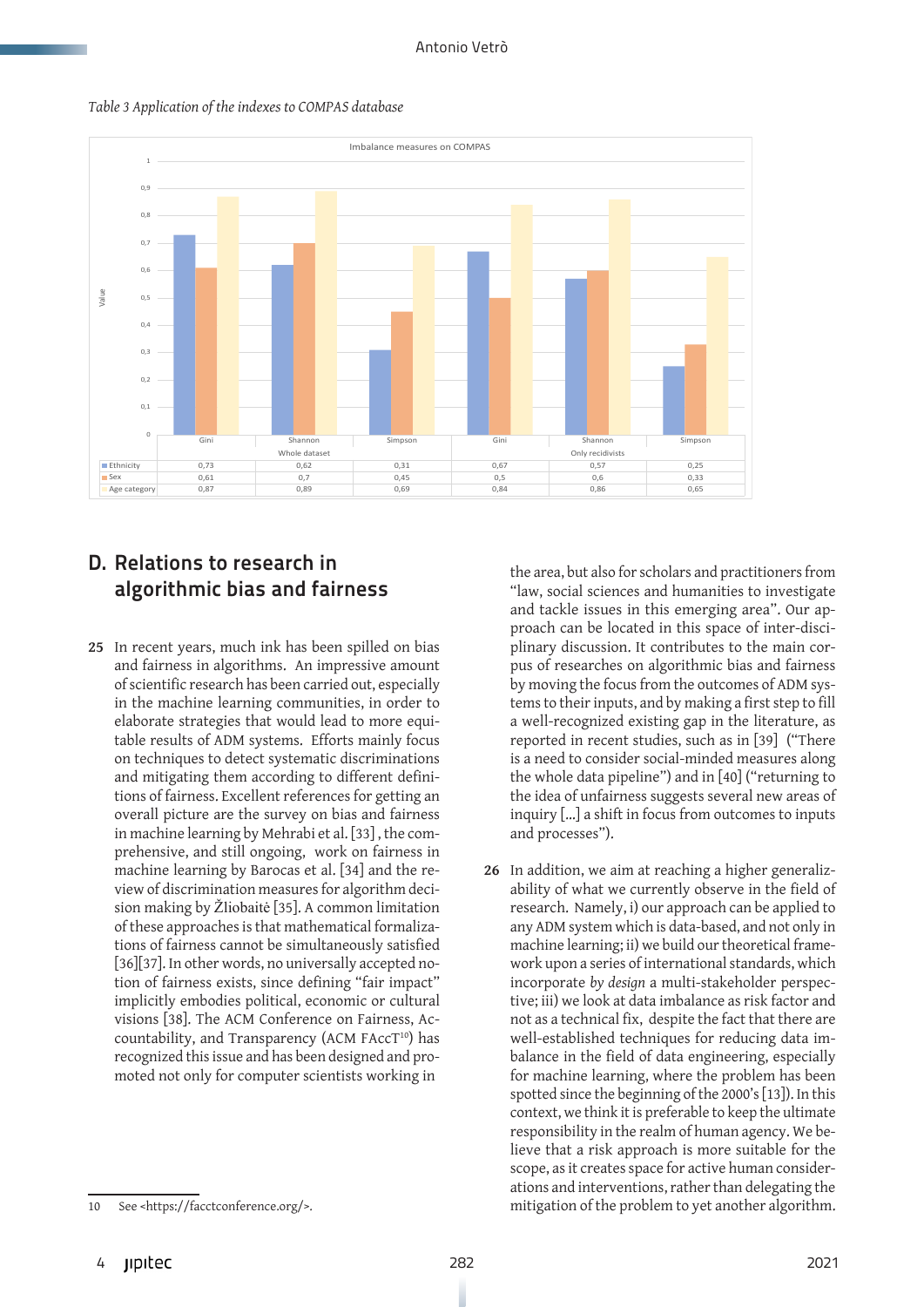- **27** An approach similar to ours and with a wider scope is the work of Takashi Matsumoto and Arisa Ema [41], who proposed a risk chain model for risk reduction in Artificial Intelligence (AI) services, named RCM. By applying RCM in a given risk scenario, it can be proven that a propagation occurs from the technical components of AI systems (data and model) up to the user's understanding, behavior, and usage environment, passing through the service operation management and aspects related to the code of conduct of the service provider as well as the communication with users. The authors consider both data quality and data imbalance as risk factors, whereby they stress the importance of visualizing the relations between risk factors for the purpose of a better planned risk control. While our work is smaller in scope, we think that it can be easily plugged into the RCM framework, due to the fact that we offer a quantitative way to measure imbalance, backed by a structural relation to the ISO/IEC standards on software quality requirements and risk management. Furthermore, it shall be clarified that we did not address data quality as a risk factor given that data quality metrics are well-established in SQuaRE. Nevertheless, we recognize that specific studies would be necessary for selecting the types of measures for data quality that are suitable in the management of ADM system risks.
- **28** Other approaches which can be related to ours are in the direction of labeling datasets. Two of our previously published studies suggest i) the "Ethically and socially-aware labeling" (EASAL) [42] which aims at developing datasets metadata in order to raise the awareness of the risks of discriminative operations by ADM systems. And secondly, ii) an exploratory analysis of imbalance metrics on two datasets [43], on the basis of which we better specified the theoretical foundations of our approach, and extended the analysis to cover COMPAS. In the context of dataset labeling, the "The Dataset Nutrition Label Project"11 has been an inspiring work for us. Similar to nutrition labels on food, this initiative aims to identify the "key ingredients" in a dataset such as provenance, populations, and missing data. The label takes the form of an interactive visualization that allows for exploring the previously mentioned aspects. Here, the ultimate goal is to avoid the fact that flawed, incomplete, skewed or problematic data would have a negative impact on automated decision systems, and to drive to the creation of more inclusive algorithms. Notably, our measures could be integrated in this project. Yet another labeling approach is "Datasheets for Datasets" [44]. With respect to other initiatives, this proposal consists of more discursive technical sheets for the purpose of encouraging an increasingly clear and

comprehensive communication between users of a dataset and its creators. Eventually, it is worth mentioning the project called "DataTags - Share Sensitive Data with Confidence". 12The aim of this project is to support researchers who are not legal or technical experts in investigating considerations about proper handling of human subjects' data, and to make informed decisions when collecting, storing, and sharing sensitive data.

# E. Relations to European Union policy

**29** We extensively reported on how and why bias (imbalance) in data used by ADM systems challenge a founding element of the rule of law of our democratic societies: the principle of non-discrimination [20]. The "Recommendation of the Committee of Ministers to member states on the human rights impacts of algorithmic systems" [45], published by the Council of Europe (CoE) on 8 April 2020, emphasizes the impact of algorithmic systems on human rights and the need for additional normative protections. Although the CoE cannot issue binding laws, it is the main organization for safeguarding human rights in the Europe, and for this reason the recommendation is of particular interest for our purposes. The document defines "high risk" in correspondence with "the use of algorithmic systems in processes or decisions that can produce serious consequences for individuals or in situations where the lack of alternatives prompts a particularly high probability of infringement of human rights, including by introducing or amplifying distributive injustice" (p.5). In these situations, "risk-management processes should detect and prevent the detrimental use of algorithmic systems and their negative impacts" (p.6). The recommended obligations for the states include a continuous review of algorithmic systems throughout their entire lifecycle. In terms of data management, bias in the data as risk factor for systematic discrimination is explicitly cited: "States should carefully assess what human rights and nondiscrimination rules may be affected as a result of the quality of data that are being put into and extracted from an algorithmic system, as these often contain bias and may stand in as a proxy for classifiers such as gender, race, religion, political opinion or social origin" (p.7). The document adds that bias and discriminatory outputs should be properly tested since the analysis and modeling phase and even "discontinued if testing or deployment involves the externalization of risks or costs to specific individuals, groups, populations and their environments" (p.8). Precautionary measures should include risk assessment procedures to evaluate potential risks

<sup>11</sup> It is a joint initiative of MIT Media Lab and Berkman Klein Center at Harvard University <<https://datanutrition.org/>>.

<sup>12</sup> See <<https://techscience.org/a/2015101601/>>.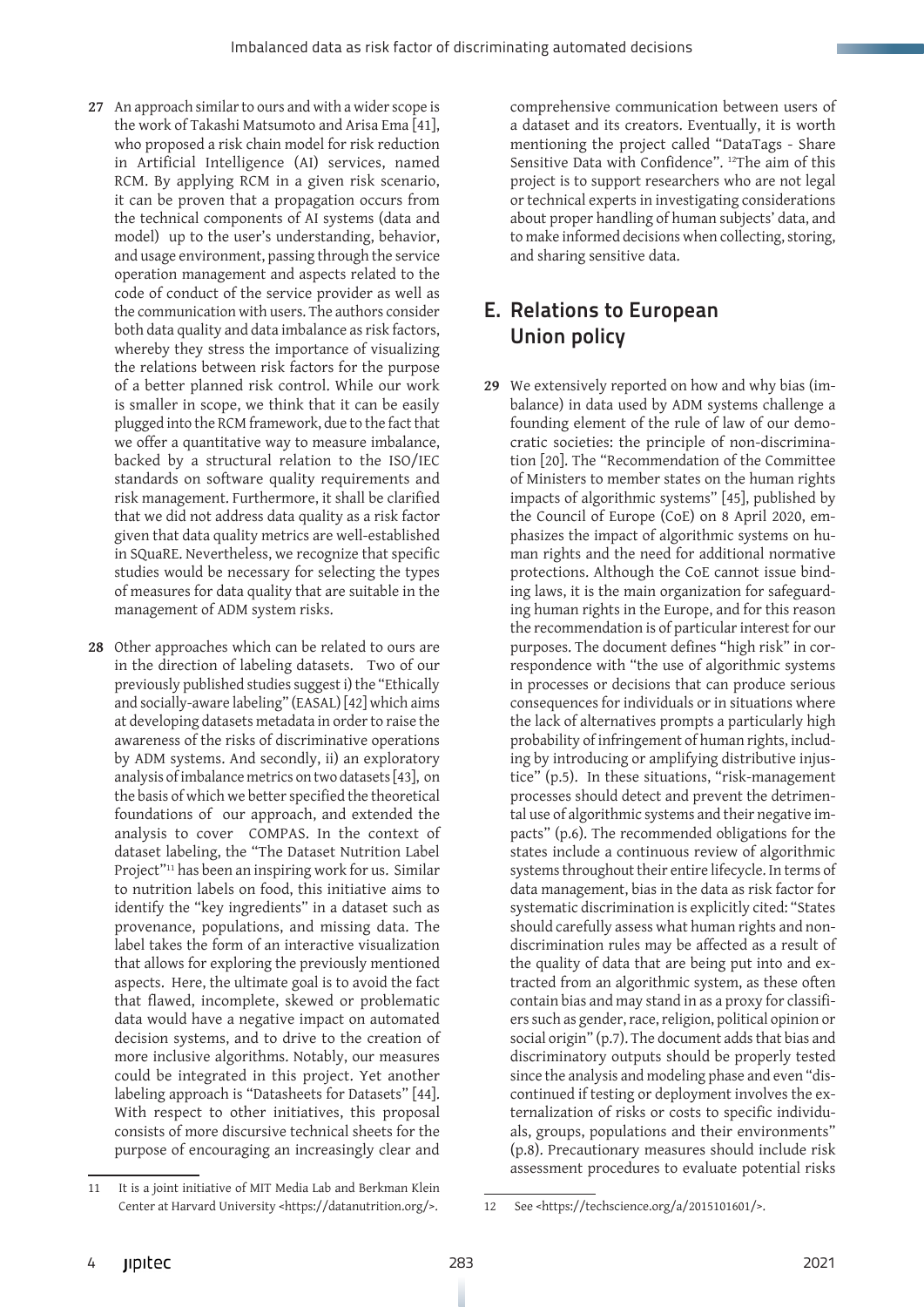and minimize adverse effects, in cooperation with all relevant stakeholders. Similar obligations are recommended to the private sector.

- **30** Looking at the Institutions of the European Union (EU), the problem of biased ADM systems is widely recognized, as acknowledged by the words of Margrethe Vestager<sup>13</sup> : "If they're trained on biased data then they can learn to repeat those same biases. Sadly, our societies have such a history of prejudice that you need to work very hard to get that bias out" [46]. The words of M. Vestager should be considered in the context of the ongoing efforts of the EU to redefine the markets rules in response to the rapid technological advancements related to the emergence of automated decision making processes. As a matter of fact, we report the "Resolution on automated decision making processes and consumer protection" [47] which was approved by the EU Parliament on 6 February 2020. The document is relevant because it comes from the highest legislative Institution in the EU and because therein, we find explicit references to the two foundational elements of our proposals. More precisely, the Parliament stresses:
	- "the need for a risk-based approach to regulation, in light of the varied nature and complexity of the challenges created by different types and applications of AI and automated decisionmaking systems" (p. 4);
	- "the importance of using only high-quality and unbiased data sets in order to improve the output of algorithmic systems and boost consumer trust and acceptance" (p.11-12).
- **31** Although the general context of the Resolution is market surveillance, it is still within the ambit of the EU Charter of Fundamental Rights, and in particular Article 38 on consumer protection [48]. It is worth reminding that the European Commission acknowledged the problem of biased ADM since the publication of its communication "Artificial Intelligence for Europe" [49] on 25 April 2018 by stipulating "Whilst AI clearly generates new opportunities, it also poses challenges and risks, for example […] bias and discrimination" (p.15). Notwithstanding the non-binding value of the document, this communication paved the way to several other policy documents<sup>14</sup>. In the given policy document examples, the

term "risk management" recurred often and hitherto it is indicated as the more suitable approach for regulating algorithmic systems<sup>15</sup>.

**32** This short overview of the most recent efforts on regulating algorithmic systems in Europe, although not exhaustive, defines a further perspective from which our proposal should be derived. In fact, we showed that the risk-based approach is a cornerstone element of the European approach to regulating algorithmic systems, which is currently under redefinition. As a consequence, our proposal can potentially cross this path, whereby balance measures can be suitable risk indicators of propagation (or even amplification) of bias in the input data of ADM systems. In addition, they can be used for certification and labeling purposes, as our notes in the preceding section highlighted.

# F. Conclusions: limitations and future work

**33** This study faces a problem of wide impact, but it has a well limited boundary of applicability. We take action concerning the problem of systematic discriminations caused by the use of ADM systems, and we focus on a very specific cause, i.e., the imbalance in the data used as input. We propose a metric-based approach in order to evaluate imbalance in a given dataset as a risk factor of discriminatory output of ADM systems. This approach has its foundations on the ISO standards on software quality and risk management. We identify three measures for categorical data, and we run an illustrative example on three columns of the COMPAS dataset, a well-recognized and widely debated case, where imbalance was the main cause of discriminative software output. The example shows that all the indexes detect imbalance, however with different severity and with little variation in the rank of risks. The example, and the study in general, falls short in defining how to effectively manage the risk after the identification. This is a structural, albeit temporary, limitation of the proposal. In fact, in order to derive criteria for action, a systematic investigation is necessary to assess the reliability of the indexes, to identify how their sensibility to imbalance changes in correspondence with different types of data and algorithms used, and to find meaningful thresholds of risks in relation to the context of use and the severity of the impact on individuals. We are working in this direction and we

the European Commission.

<sup>13</sup> Margrethe Vestager is the Executive Vice President of the European Commission for A Europe Fit for the Digital Age since December 2019 and European Commissioner for Competition since 2014.

<sup>14</sup> Including the Coordinated Plan on Artificial Intelligence, the Strategy for Artificial Intelligence, and the very recent (15 December 2020) Digital Services Act draft proposal of

<sup>15</sup> Risk management is also a cornerstone element of the AI regulation proposal by the European Commission, which was intentionally left out of the scope of the policy overview because subject to numerous future negotiations.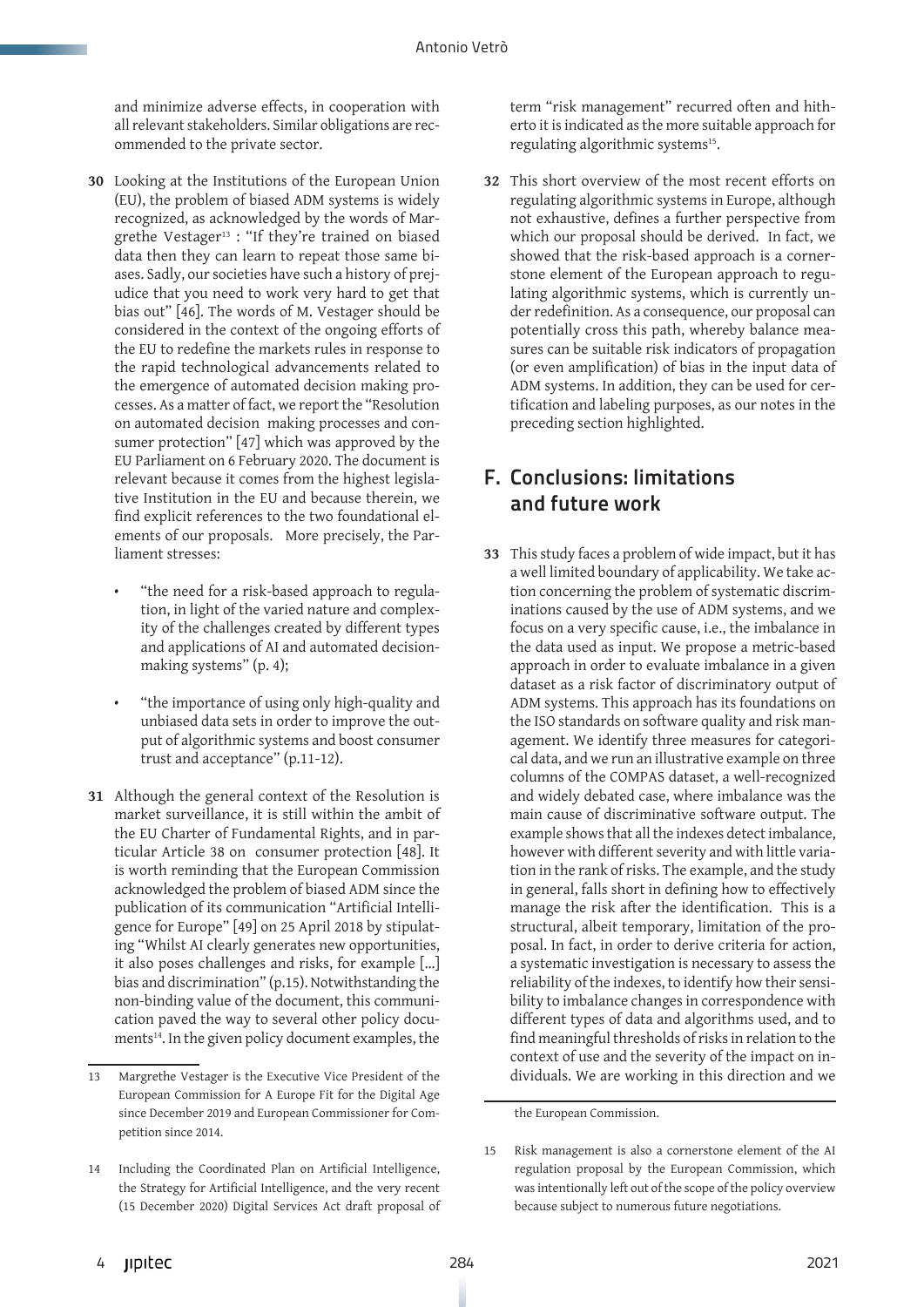will be able to elaborate the first guidelines in the following months, thus increasing the internal validity of the present study. Extensive analyses on real systems and replications from third parties will be necessary in order to improve the external validity. We will therefore try to engage researchers in a community effort for testing the measures and to build an open benchmark.

**34** We conclude remarking that a much wider number of technical and societal risk factors connected to the deployment of ADM systems exist. For the reader who would like to get an overarching vision, we recommend policy and research reports which investigate the impact of ADM systems, including AI systems, on human rights<sup>16</sup>. For all other readers who stumbled upon this manuscript, we hope that the proposal, despite its current limitations, provided useful insights as a valuable contribution in the common effort of building and regulating algorithmic decision making in a socially sustainable way. More importantly, such is aimed in the direction of protecting individual and collective rights, as well as the promotion of freedoms and the flourishing of our democratic societies.

# Acknowledgments

We would like to thank Prof. Marco Ricolfi for his careful review and precious suggestions to the text. We are also grateful to Eleonora Bassi and Giovanni Battista Gallus for inspiring the risk management approach, to Prof. Juan Carlos De Martin for his recommendations on data labeling, and to Prof. Marco Torchiano for his contributions to the data quality aspect of the approach. A special mention also to Elena Beretta and Mariachiara Mecati, who are working on their PhD on translating the concepts described here into practice.

# Bibliography

[1] F. Chiusi, S. Fischer, N. Kayser-Bril, and M. Spielkamp, "Automating Society Report 2020," Berlin, Oct. 2020. Accessed: Nov. 10, 2020. [Online]. Available: https://automatingsociety.algorithmwatch. org.

[2] B. Reese, *The fourth age: Smart robots, conscious computers, and the future of humanity*. Simon and Schuster, 2018.

[3] E. Brynjolfsson and A. McAfee, *The Second Machine Age: Work, Progress, and Prosperity in a Time of Brilliant Technologies*, Reprint edition. New York London: W. W. Norton & Company, 2016.

[4] I. I. Makrygianni and A. P. Markopoulos, "Loan Evaluation Applying Artificial Neural Networks," in *Proceedings of the SouthEast European Design Automation, Computer Engineering, Computer Networks and Social Media Conference*, New York, NY, USA, Sep. 2016, pp. 124–128, doi: 10.1145/2984393.2984407.

[5] Z. Siting, H. Wenxing, Z. Ning, and Y. Fan, "Job recommender systems: A survey," in *2012 7th International Conference on Computer Science Education (ICCSE)*, Jul. 2012, pp. 920–924, doi: 10.1109/ ICCSE.2012.6295216.

[6] D. Abu Elyounes, "'Computer Says No!': The Impact of Automation on the Discretionary Power of Public Officers," Social Science Research Network, Rochester, NY, SSRN Scholarly Paper ID 3692792, Sep. 2020. [Online]. Available: https://papers.ssrn.com/ abstract=3692792.

[7] S. Kanoje, D. Mukhopadhyay, and S. Girase, "User Profiling for University Recommender System Using Automatic Information Retrieval," *Procedia Comput. Sci.*, vol. 78, pp. 5–12, Jan. 2016, doi: 10.1016/j.procs.2016.02.002.

[8] C. Rudin, "Stop explaining black box machine learning models for high stakes decisions and use interpretable models instead," *Nat. Mach. Intell.*, vol. 1, no. 5, pp. 206–215, May 2019, doi: 10.1038/ s42256-019-0048-x.

[9] B. Friedman and H. Nissenbaum, "Bias in Computer Systems," *ACM Trans Inf Syst*, vol. 14, no. 3, pp. 330–347, Jul. 1996, doi: 10.1145/230538.230561.

[10] S. Barocas and A. D. Selbst, "Big Data's Disparate Impact," Social Science Research Network, Rochester, NY, SSRN Scholarly Paper ID 2477899, 2016. Accessed: Jul. 16, 2019. [Online]. Available: https://papers.ssrn.com/abstract=2477899.

<sup>16</sup> Some illustrative but not exhaustive references: [50] [51] [52] [53].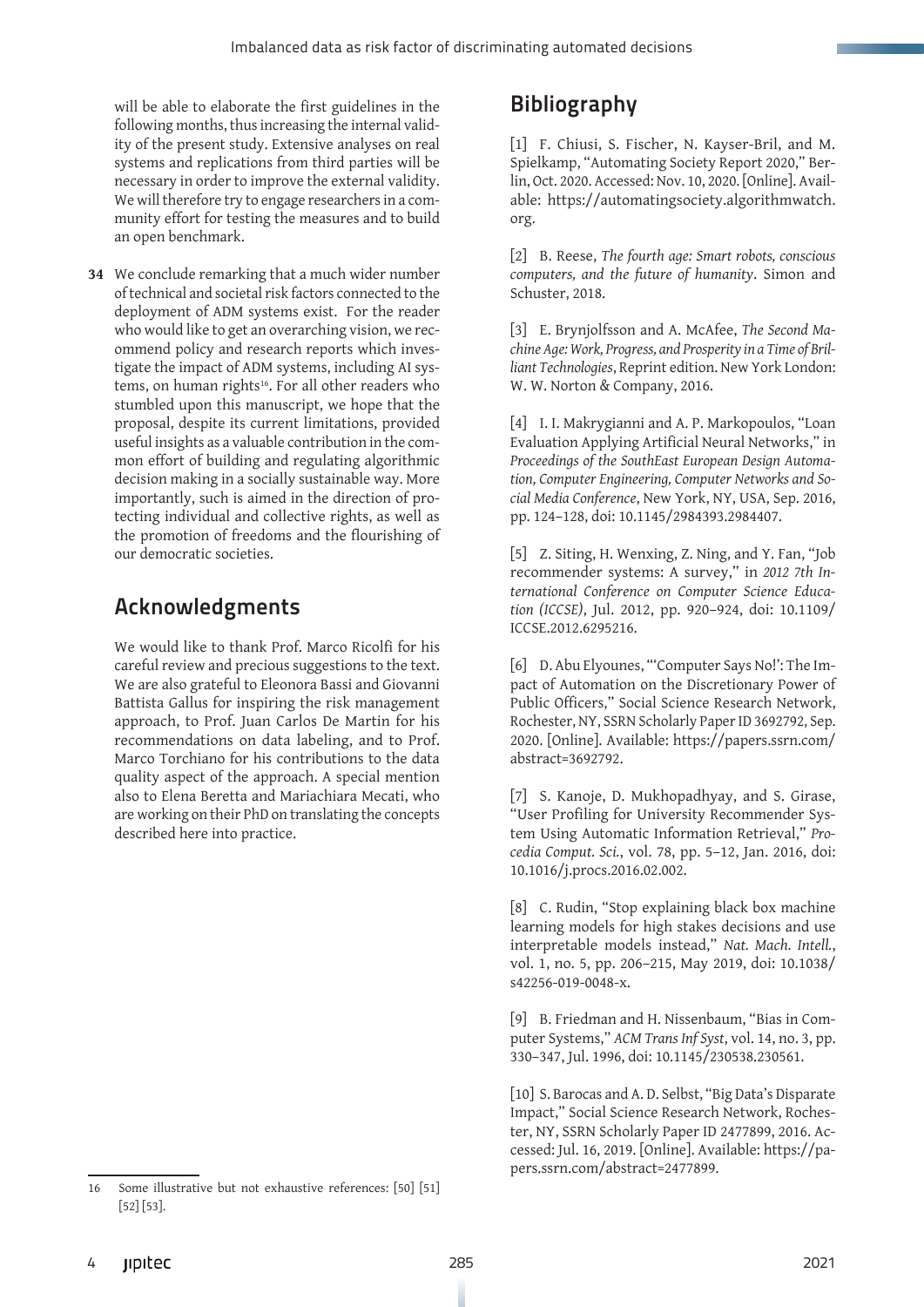[11] C. O'Neil, *Weapons of Math Destruction: How Big Data Increases Inequality and Threatens Democracy*, Reprint edition. New York: Broadway Books, 2017.

[12] G. Ristanoski, W. Liu, and J. Bailey, "Discrimination aware classification for imbalanced datasets," in *Proceedings of the 22nd ACM international conference on Information & Knowledge Management*, New York, NY, USA, Oct. 2013, pp. 1529–1532, doi: 10.1145/2505515.2507836.

[13] H. He and E. A. Garcia, "Learning from Imbalanced Data," *IEEE Trans. Knowl. Data Eng.*, vol. 21, no. 9, pp. 1263–1284, Sep. 2009, doi: 10.1109/TKDE.2008.239.

[14] N. Japkowicz and S. Stephen, "The class imbalance problem: A systematic study," *Intell. Data Anal.*, vol. 6, no. 5, pp. 429–449, Oct. 2002.

[15] B. Krawczyk, "Learning from imbalanced data: open challenges and future directions," *Prog. Artif. Intell.*, vol. 5, no. 4, pp. 221–232, Nov. 2016, doi: 10.1007/ s13748-016-0094-0.

[16] J. Dastin, "Amazon scraps secret AI recruiting tool that showed bias against women," *Reuters*, Oct. 10, 2018. https://reut.rs/2Od9fPr (accessed Nov. 10, 2020).

[17] M. De-Arteaga *et al.*, "Bias in Bios: A Case Study of Semantic Representation Bias in a High-Stakes Setting," in *Proceedings of the Conference on Fairness, Accountability, and Transparency*, New York, NY, USA, Jan. 2019, pp. 120–128, doi: 10.1145/3287560.3287572.

[18] M. Ali, P. Sapiezynski, M. Bogen, A. Korolova, A. Mislove, and A. Rieke, "Discrimination through Optimization: How Facebook's Ad Delivery Can Lead to Biased Outcomes," *Proc. ACM Hum.-Comput. Interact.*, vol. 3, no. CSCW, p. 199:1-199:30, Nov. 2019, doi: 10.1145/3359301.

[19] N. Kayser-Bril, "Automated discrimination: Facebook uses gross stereotypes to optimize ad delivery," *AlgorithmWatch*. https://algorithmwatch. org/en/story/automated-discrimination-facebook-google/ (accessed Nov. 10, 2020).

[20] European Union, "EU Charter of Fundamental Rights - Article 21 - Non-discrimination," *European Union Agency for Fundamental Rights*, 2007. https://fra. europa.eu/en/eu-charter/article/21-non-discrimination (accessed Nov. 10, 2020).

[21] T. Jan and E. Dwoskin, "Facebook is sued by HUD for housing discrimination," *The Washington Post*. https://www.washingtonpost.com/business/2019/03/28/hud-charges-facebook-with-housing-discrimination (accessed Nov. 10, 2020).

[22] M. Kay, C. Matuszek, and S. A. Munson, "Unequal Representation and Gender Stereotypes in Image Search Results for Occupations," in *Proceedings of the 33rd Annual ACM Conference on Human Factors in Computing Systems*, New York, NY, USA, Apr. 2015, pp. 3819–3828, doi: 10.1145/2702123.2702520.

[23] L. Sweeney, "Discrimination in online ad delivery," *Commun. ACM*, vol. 56, no. 5, pp. 44–54, May 2013, doi: 10.1145/2447976.2447990.

[24] J. Angwin, J. Larson, S. Mattu, and L. Kirchner, "Machine Bias," *ProPublica*, May 23, 2016. https:// www.propublica.org/article/machine-bias-risk-assessments-in-criminal-sentencing (accessed Nov. 10, 2020).

[25] Z. Obermeyer and S. Mullainathan, "Dissecting Racial Bias in an Algorithm that Guides Health Decisions for 70 Million People," in *Proceedings of the Conference on Fairness, Accountability, and Transparency*, New York, NY, USA, Jan. 2019, p. 89, doi: 10.1145/3287560.3287593.

[26] A. Kaushal, R. Altman, and C. Langlotz, "Geographic Distribution of US Cohorts Used to Train Deep Learning Algorithms," *JAMA*, vol. 324, no. 12, p. 1212, Sep. 2020, doi: 10.1001/jama.2020.12067.

[27] "World stumbling zombie-like into a digital welfare dystopia, warns UN human rights expert," *OHCHR | United Nations Human Rights - Office of the High Commissioner*, Oct. 17, 2019. https://www. ohchr.org/EN/NewsEvents/Pages/DisplayNews. aspx?NewsID=25156&LangID=E (accessed Nov. 10, 2020).

[28] V. Eubanks, *Automating Inequality: How High-Tech Tools Profile, Police, and Punish the Poor*. New York, NY: St. Martin's Press, 2018.

[29] International Organization for Standardization, "ISO/IEC 25000:2014 Systems and software engineering — Systems and software Quality Requirements and Evaluation (SQuaRE) — Guide to SQuaRE," *ISO-International Organization for Standardization*, 2014. https://www.iso.org/standard/64764.html (accessed Nov. 10, 2020).

[30] L. Duboc, C. McCord, C. Becker, and S. I. Ahmed, "Critical Requirements Engineering in Practice," *IEEE Softw.*, vol. 37, no. 1, pp. 17–24, Jan. 2020, doi: 10.1109/ MS.2019.2944784.

[31] International Organization for Standardization, "ISO 31000:2018 Risk management — Guidelines," *ISO - International Organization for Standardization*, 2018. https://www.iso.org/cms/render/live/en/sites/ isoorg/contents/data/standard/06/56/65694.html (accessed Nov. 10, 2020).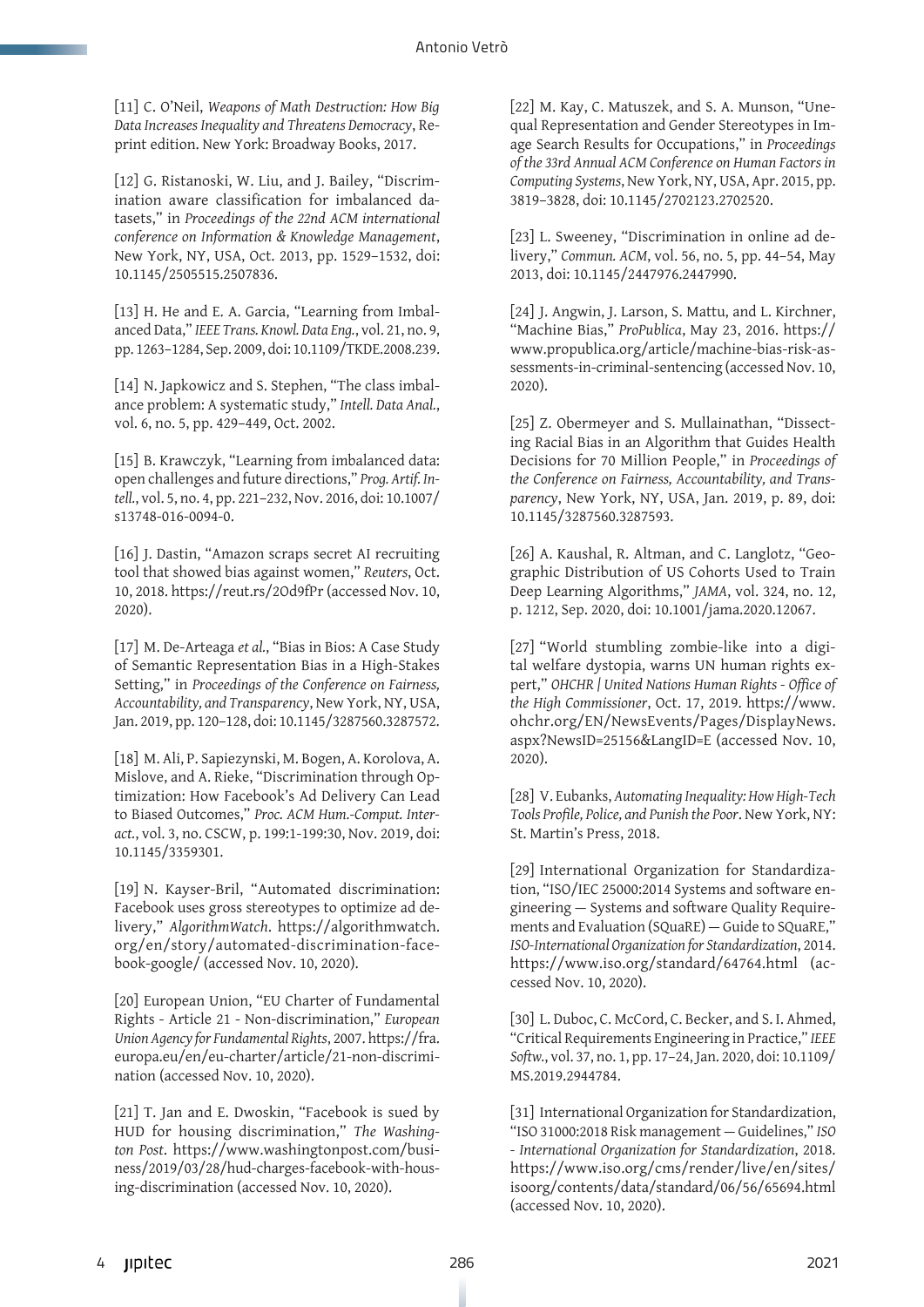[32] J. Larson, S. Mattu, L. Kirchner, and J. Angwin, "How We Analyzed the COMPAS Recidivism Algorithm," *ProPublica*, May 23, 2016. https://www.propublica.org/article/how-we-analyzed-the-compas-recidivism-algorithm (accessed Nov. 10, 2020).

[33] N. Mehrabi, F. Morstatter, N. Saxena, K. Lerman, and A. Galstyan, "A Survey on Bias and Fairness in Machine Learning," *ArXiv190809635 Cs*, Sep. 2019, [Online]. Available: http://arxiv.org/abs/1908.09635.

[34] S. Barocas, M. Hardt, and A. Narayanan, *Fairness and Machine Learning*. fairmlbook.org, 2019.

[35] I. Žliobaitė, "Measuring discrimination in algorithmic decision making," *Data Min. Knowl. Discov.*, vol. 31, no. 4, pp. 1060–1089, Jul. 2017, doi: 10.1007/ s10618-017-0506-1.

[36] S. A. Friedler, C. Scheidegger, and S. Venkatasubramanian, "On the (im)possibility of fairness," *ArXiv160907236 Cs Stat*, Sep. 2016, [Online]. Available: http://arxiv.org/abs/1609.07236.

[37] J. Kleinberg, "Inherent Trade-Offs in Algorithmic Fairness," in *Abstracts of the 2018 ACM International Conference on Measurement and Modeling of Computer Systems*, New York, NY, USA, Jun. 2018, p. 40, doi: 10.1145/3219617.3219634.

[38] E. Beretta, A. Santangelo, B. Lepri, A. Vetrò, and J. C. De Martin, "The Invisible Power of Fairness. How Machine Learning Shapes Democracy," in *Advances in Artificial Intelligence*, Cham, 2019, pp. 238–250.

[39] E. Pitoura, "Social-minded Measures of Data Quality: Fairness, Diversity, and Lack of Bias," *J. Data Inf. Qual.*, vol. 12, no. 3, p. 12:1-12:8, Jul. 2020, doi: 10.1145/3404193.

[40] B. Hutchinson and M. Mitchell, "50 Years of Test (Un)fairness: Lessons for Machine Learning," in *Proceedings of the Conference on Fairness, Accountability, and Transparency*, New York, NY, USA, Jan. 2019, pp. 49–58, doi: 10.1145/3287560.3287600.

[41] T. Matsumoto and A. Ema, "RCModel, a Risk Chain Model for Risk Reduction in AI Services," *ArXiv200703215 Cs*, Jul. 2020, [Online]. Available: http://arxiv.org/abs/2007.03215.

[42] E. Beretta, A. Vetrò, B. Lepri, and J. C. De Martin, "Ethical and Socially-Aware Data Labels," in *Information Management and Big Data*, Cham, 2019, pp. 320–327.

[43] M. Mecati, F. E. Cannavò, A. Vetrò, and M. Torchiano, "Identifying Risks in Datasets for Automated Decision–Making," in *Electronic Government*, Cham, 2020, pp. 332–344, doi: 10.1007/978-3-030-57599-1\_25.

[44] T. Gebru *et al.*, "Datasheets for Datasets," *ArXiv180309010 Cs*, Mar. 2020, [Online]. Available: http://arxiv.org/abs/1803.09010.

[45] Council of Europe, "Recommendation CM/ Rec(2020)1 of the Committee of Ministers to member States on the human rights impacts of algorithmic systems." Apr. 08, 2020, [Online]. Available: https://rm.coe.int/CoERMPublicCommonSearch-Services/DisplayDCTMContent?documentId=09000016809e1154.

[46] M. Vestager, "Algorithms and democracy - AlgorithmWatch Online Policy Dialogue." Oct. 30, 2020, [Online]. Available: https://ec.europa.eu/ commission/commissioners/2019-2024/vestager/ announcements/algorithms-and-democracy-algorithmwatch-online-policy-dialogue-30-october-2020\_en.

[47] P. De Sutter, "Motion for a Resolution - on automated decision-making processes: ensuring consumer protection and free movement of goods and services." Feb. 06, 2020, [Online]. Available: https://www.europarl.europa.eu/doceo/ document/B-9-2020-0094\_EN.pdf.

[48] European Union, "EU Charter of Fundamental Rights - Article 38 - Consumer protection," *European Union Agency for Fundamental Rights*, 2007. https://fra.europa.eu/en/eu-charter/ article/38-consumer-protection.

[49] European Commission, "Artificial Intelligence for Europe." Apr. 25, 2018, [Online]. Available: https://ec.europa.eu/newsroom/dae/document. cfm?doc\_id=51625.

[50] G. Noto La Diega, "Against the Dehumanisation of Decision-Making – Algorithmic Decisions at the Crossroads of Intellectual Property, Data Protection, and Freedom of Information," Social Science Research Network, Rochester, NY, SSRN Scholarly Paper ID 3188080, May 2018. [Online]. Available: https://papers.ssrn.com/abstract=3188080.

[51] J. Fjeld, N. Achten, H. Hilligoss, A. Nagy, and M. Srikumar, "Principled Artificial Intelligence: Mapping Consensus in Ethical and Rights-Based Approaches to Principles for AI," Social Science Research Network, Rochester, NY, SSRN Scholarly Paper ID 3518482, Jan. 2020. doi: 10.2139/ssrn.3518482.

[52] A. Mantelero, "AI and Big Data: A blueprint for a human rights, social and ethical impact assessment," *Comput. Law Secur. Rev.*, vol. 34, no. 4, pp. 754–772, Aug. 2018, doi: 10.1016/j.clsr.2018.05.017.

[53] D. Allison-Hope, "Artificial Intelligence: A Rights-Based Blueprint for Business," *BSR*, Aug. 28, 2018.